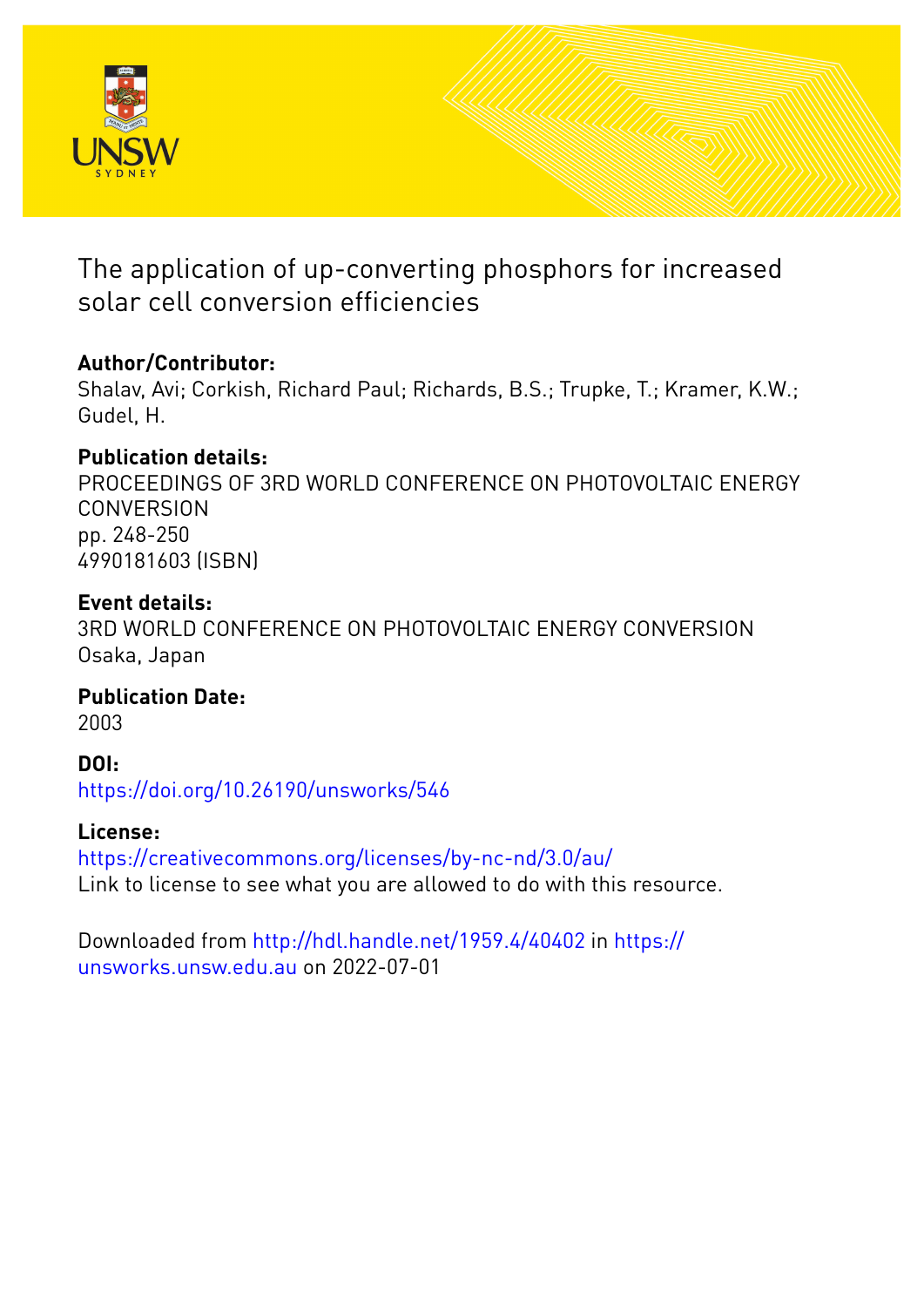# 1P-D3-25

# **THE APPLICATION OF UP-CONVERTING PHOSPHORS FOR INCREASED SOLAR CELL CONVERSION EFFICIENCIES**

A.Shalav<sup>1</sup>, B.S. Richards<sup>1</sup>, T. Trupke<sup>1</sup>, R.P. Corkish<sup>1</sup>, K.W. Krämer<sup>2</sup>, H.U. Güdel<sup>2</sup> and M.A. Green<sup>1</sup> 'Centre of Excellence for Advanced Silicon Photovoltaics and Photonics, University of New South Wales, Sydney **2052** Australia <sup>2</sup>Department of Chemistry and Biochemistry, University of Bern, Freiestrasse 3, CH-3000 Bern 9, Switzerland

#### **ABSTRACT**

Up-conversion (UC) is the generation of one higher energy visible/near infrared (NIR) photon for two or more lower energy (NIR) photons. Most commercial applications for UC materials require the emission of visible light. However, a silicon solar cell is able to absorb NIR radiation and is not constrained to just visible light. Erbium-doped fluoride-based UC phosphors with known visible and NIR emission were attached to the rear of a bifacial silicon solar cell. The external quantum efficiency (EQE) of solar cell system is reported and compared with the absorption properties of the phosphors.

#### **1. INTRODUCTION**

### **1.1** Motivation

Photons with a lower energy than the bandgap of a silicon solar cell usually travel straight through the device and therefore will not contribute to the electrical output of the cell, resulting in sub bandgap losses. Up-conversion occurs when a material is photoexcited at a longer wavelength resulting in photoemission at a shorter wavelength. **An** UC material could he placed behind a bifacial solar cell to 'up-convert' suh-bandgap photons (Fig. **I)** and then reflect these higher energy photons hack through the cell where they may contribute to an increase in overall efficiency.



Fig. **1** AM **1.5** global spectrum. The wavelengths shaded could be 'up-converted' and therefore contribute to the power output of a silicon solar cell.

### **1.2 UC** Materials

Common UC materials usually consist of a rare earth doped into an inorganic host. These materials are usually in the form of phosphors, crystals or fibres. Phosphors would be the most practical morphology for solar cell applications since they are more versitile.

Trivalent rare-earth-doped materials are commonly used for potential UC devices. Due to the high shielding of the rare earth *4f* electrons, these ions are very insensitive to their host environment. There are very few instances in the literature of research being performed on UC phosphors in conjunction with solar cells. Saxena describes the use of terbium-doped lanthanum fluoride and thulium-doped calcium tungstate materials for application with photovoltaic (PV) devices [I], however actual measurements with solar cells were never reported. While the measured quantum efficiency (QE) was not very high, the predicted optical efficiency (IR light transmitted into the solar cell compared to light incident on the phosphor sheet) was not discouragingly low either **[I].** Trupke *et. a/.* have predicted that the upper limit of the conversion eficiency to be *63.2%* for concentrated sunlight and 47.6% for non-concentrated sunlight can be achieved **[2].**  However, these efficiencies require a semiconducting material with a bandgap of about **2** eV [Z].

### **1.3 UC** Mechanisms

The concept of **UC** was first proposed in 1959 and called "quantum counter action" **[3].** If an electron is lifted to a higher energy state due to photon absorption, it is said to be excited. Excited state absorption (ESA) occurs when an excited electron is raised to an even higher energy state due to absorption of another photon. The electron may then drop to a lower state releasing a photon with an energy greater than either of the two photons previously absorbed. A more efficient UC mechanism is energy transfer UC (ETU). This occurs if a nearby ion (which is also excited) absorbs the photon emitted by a neighbouring ion. The electron in the second ion is lifted to an even higher energy level and may therefore drop to the ground state releasing an even higher energy photon. ESA and ETU mechanisms require the presence of metastable energy levels and could be used to up-convert wavelengths -1500nm within Erbium ions (refer to Fig. **2).** At low power densities, typical for non-concentrated sunlight, the UC QE increases with the square of the incident power density. This situation changes at higher power densities to become a linear relationship **[4].** 

Other UC mechanisms consist of second-harmonic generation (SHG) *[5]* and simultaneous two-photon absorption (STPA) <sup>[6]</sup>. While both SHG and STPA can achieve NIR to visible conversion efficiencies of up to *25%* **[7],** both methods benefit from an intense coherent light source, typically a pulsed or continuous-wave laser.

# **248 Poster**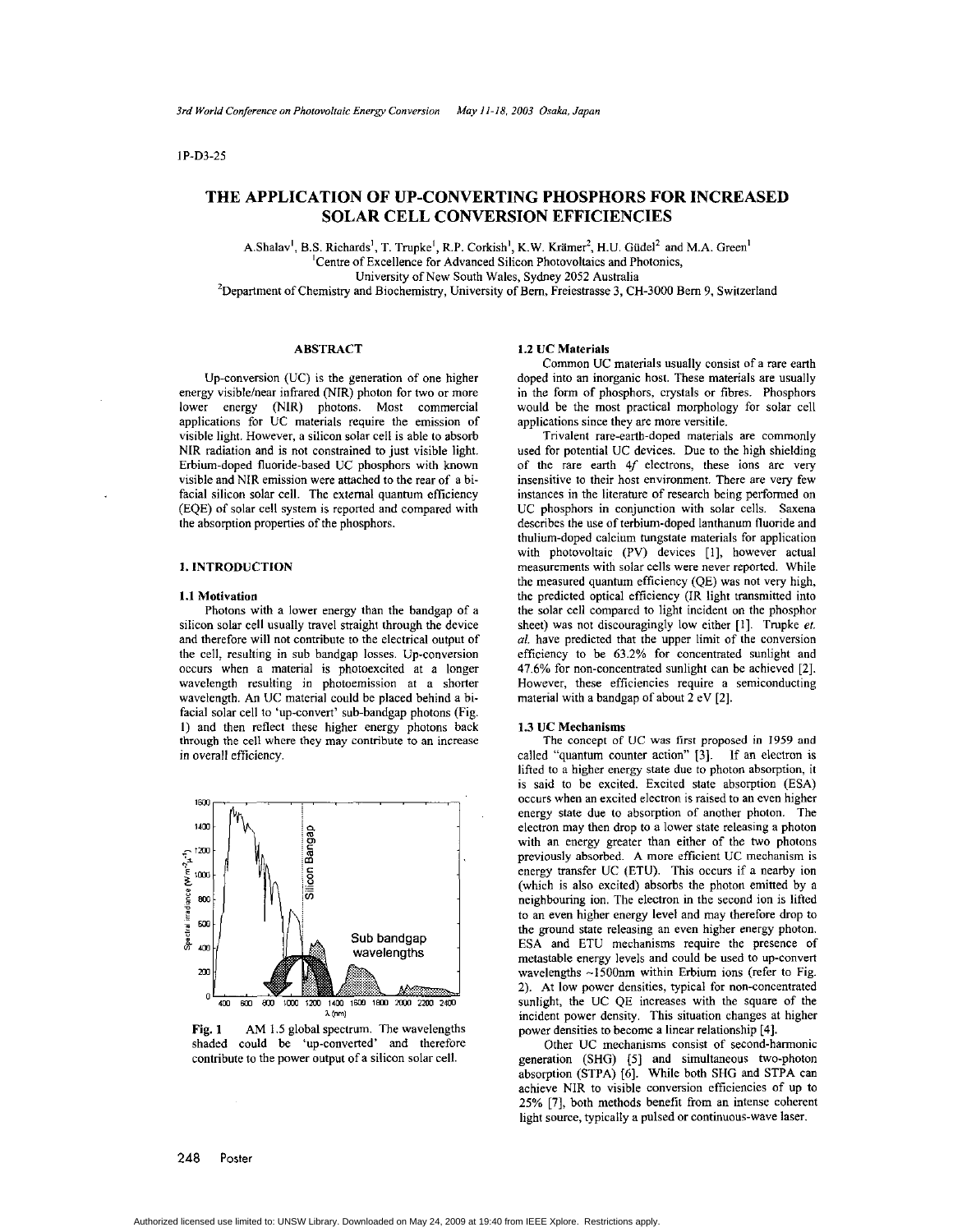

**Fig.2** Diagram showing ESA and ETU **UC**  mechanisms between two Erbium ions under 1500nm excitation. Adapted from Shionoya *et al.[8]* 

# **2. EXPERIMENTAL**

### **2.1 Phosphor Selection**

In this work polycrystalline samples of erbium-doped sodium yttrium fluoride (NaYF<sub>4</sub>: 20% Er<sup>3+</sup>) were used. Similar samples, co-doped with ytterbium  $(NaYF<sub>4</sub>:18%)$  $Yb^{3+}$ , 2%  $Er^{3+}$ ) have exhibited NIR to visible UC external quantum efficiencies (EQE) of *5%* with 980 nm laser light  $(200 \text{ W/cm}^2)$  [9]. Yb has a broad metastable energy level **and is** often used as a sensitiser. yb absorbs **between** 930 and 980 nm and emits between 980 and 1030 nm. Since silicon also absorbs at these wavelengths, Yb was not added to the phosphor samples. **A** commercial IR UC laser detection card (that also utilises UC phosphors) was also used in place of the NaYF<sub>4</sub>: 20%  $Er<sup>3+</sup>$  phosphors. This was done to allow a comparison between the NaYF<sub>4</sub>:  $20\%$  Er<sup>3+</sup> and commercially available phosphors. The composition of the commercial phosphors in unknown.

# **2.2 Experimental set-up**

The polycrystalline UC samples were adhered to the rear of a bifacial buried contact silicon solar cell using an optically transparent acrylic adhesive medium (Fig. 3) with a refractive index *n=1.33.* The solar cell had an efficiency of 15% and **12%** when illuminated from the front and **rear** respectively. Reflective white paint was used on the rear of the system and reflected over 80% of NIR photons.



**Fig. 3 PV** device used to measure

# **2.3 Phosphor properties 2.3.1 Absorption measurements**

Fig. 4 shows the absorption *A* for a 2 mm thick sample of  $NaYF_4:20\%$   $Er^{3+}$  phosphors mixed with an adhesive gel (with a weight ratio of **40:60).** This curve was calculated using *A=lOO-R-T* where *R* and *T* represent the measured reflection and transmission.



# **2.3.2 Photoluminescence measurements**

The PL spectrum for  $NaYF_4:20\%$   $Er^{3+}$  and gel mixture can be seen in Fig. *5.* The photoluminescence (PL) of the sample on white paper was measured (980nm laser excitation). **All** absorption and PL measurements were taken at room temperature resulting in similar spectra (the peaks differ in wavelength hy less than 2nm).



Similarly, [Fig.](#page-3-0) *6* shows the emission spectrum for a commercial **IR** UC laser detector card, again by measuring the photoluminescence (980nm laser excitation).

Both the NaYF<sub>4</sub>:20%  $Er<sup>3+</sup>$  and the commercial IR UC laser detection card phosphors exhibit UC when excited by 1535nm laser excitation (Fig. **7).** The peak at **-980nm**  corresponds to the Er *'/11/2* transition energy level (refer to **Fig.** 2).